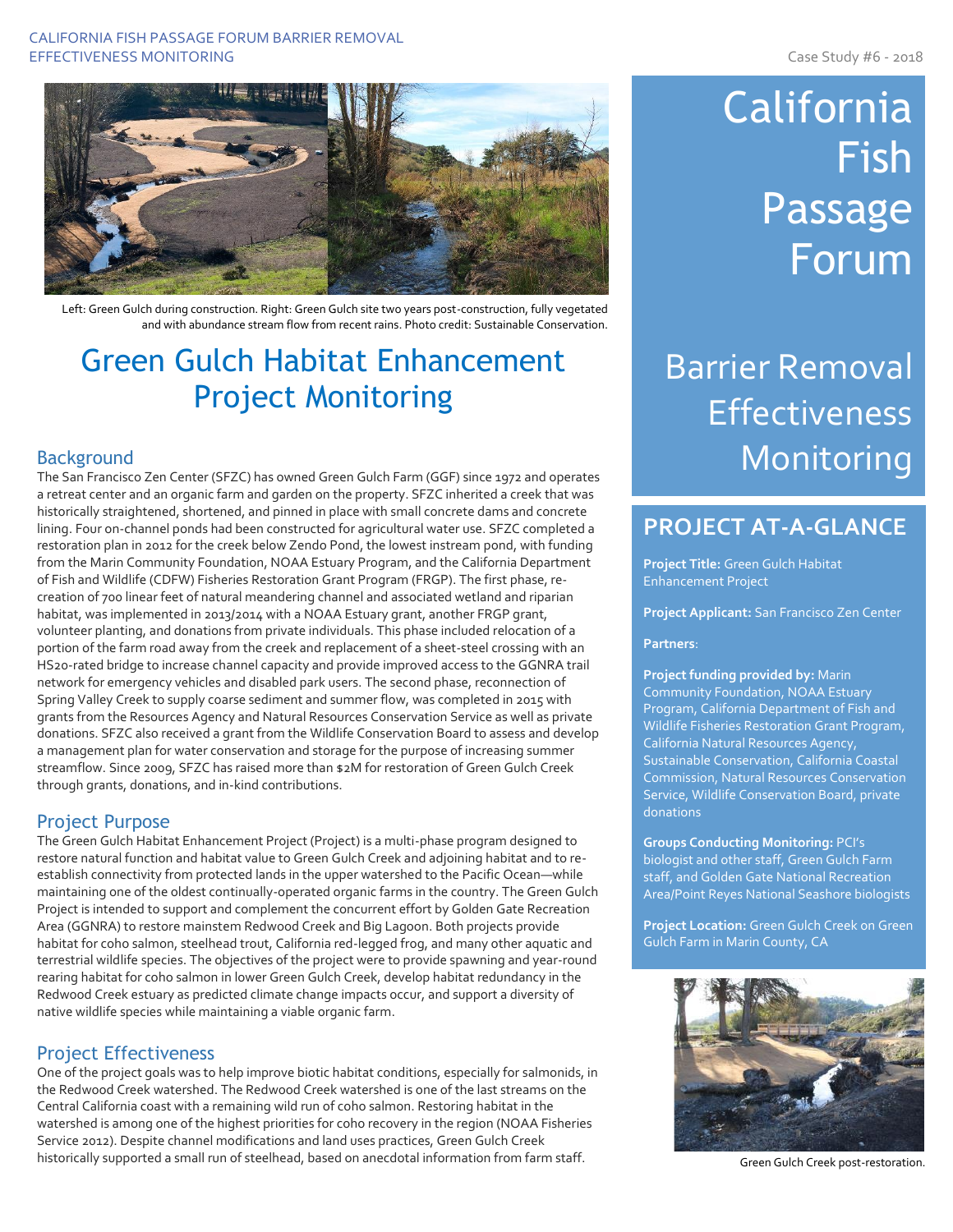In the winter of 2004/2005, a pair of coho salmon, the first seen in many years, successfully spawned in the creek. Their presence renewed interest in improving habitat in the creek and was the impetus for the restoration project.

Three years after construction of the meander reach project and two years after the Spring Valley reconnection, both reaches are profoundly changed from original conditions. In the meander reach, a diverse and predominantly native vegetation cover has been established with alder trees 15 feet and taller, willows, oaks, shrubs, native grasses and forbs, and a thick rim of sedges and rushes lining the channel. The redwood and salvaged wood structures have helped create a complex instream environment. The six designed pools are still present and four additional pools have formed. Much of the smaller gravel used in the construction of the meander reach riffles has been transported downstream. The riffles have coarsened, as coarse bedload (small to medium gravel) is limited in the system. Coarse sediment from the Spring Valley watershed, previously trapped behind Zendo Pond, is moving down the reconstructed Spring Valley Creek reach and into Green Gulch Creek. The expectation is that this gravel will eventually be transported to the meander reach.

## Monitoring Purpose

To evaluate the success of the restoration project, a fish monitoring program was implemented to assess the effectiveness of the restored meander reach to re-establish fish use within lower Green Gulch Creek. The primary components of the project validation monitoring included spawner/redd surveys in winter to document adult use and snorkel surveys in the spring/early summer for juvenile presence/negative findings. The monitoring target was to document an increasing trend of salmonid use in both numbers of adults spawning and numbers of juvenile salmonids successfully rearing.

## Monitoring Methods

Monitoring efforts have included adult spawner/redd surveys to document adult use and snorkel surveys to determine juvenile presence/negative findings. Surveys followed protocols described in the California Salmonid Stream Habitat Restoration Manual, Gallagher and Knechtle (2003), and UCCE protocols for the Russian River Coho Broodstock Program. During each survey, the entire project reach was evaluated – from downstream of the bridge to the upstream end of the restoration reach. A summary of the surveys completed is included as Table 1 below.

The primary objectives of the spawner/redd surveys were to document the presence of spawning salmonids and determine spatial spawning distribution within the restored reach. Adult surveys were completed from winter through early-spring to coincide with peak spawning periods of steelhead and coho salmon. Surveys consisted of wading upstream through the reach making visual observations of adult fish presence (i.e., live fish and carcasses) and evidence of spawning activity (i.e., excavated red, or other substrate disturbance). Five surveys were completed in winter 2014– 2015, six in winter 2015–2016, and multiple surveys1 in winter 2016–2017. Surveys were completed by PCI's biologist and other staff, Green Gulch Farm staff, and Golden Gate National Recreation Area/Point Reyes National Seashore biologists.

The primary objectives of the summer snorkel surveys were to document successful spawning through the presence of rearing juvenile salmonids, density of fish, and spatial distribution within the reach. Juvenile surveys were completed during the late spring rearing period. A survey was completed in August 2012 prior to construction and post project implementation in May 2015, April 2016, and April 2017. Surveys were completed by a diver equipped with a wetsuit or dry suit, snorkel, mask, and underwater dive light. The diver would enter a pool at the downstream end and slowly work their way upstream observing and counting all native fish and aquatic wildlife. Data recorded for each dive survey included weather conditions, stream visibility, fish composition and approximate numbers by pool. Temperature readings were also taken at multiple locations within the project reach.

Due to staff availability, funding restrictions, and rainfall patterns under drought conditions, winter spawning surveys were not completed at ideal frequencies (e.g., every 2 weeks following rain events). However, the timing of the snorkel surveys did allow for documentation of fish utilization within the restored reach at preferred times.

## Monitoring Results/Discussion

#### **Biological Monitoring**

**Table 1. Summary of Green Gulch Biological Surveys.**

| Date               | <b>Personnel</b> | <b>Observations</b>                                    |
|--------------------|------------------|--------------------------------------------------------|
| 8/28/12            | PCI staff        | Snorkel survey, no salmonids observed                  |
| 8/11/14 to 8/27/14 | PCI staff        | Construction, visual surveys and relocation activities |
| 1/30/15            | PCI staff        | Visual survey, steelhead observed                      |
| 2/11/15            | PCI biologist    | Visual survey, no salmonids observed                   |
| 2/27/15            | GGF staff        | Visual survey, possible salmonids observed             |
| 3/19/15            | PCI staff        | Visual survey, salmonids observed                      |
| 4/30/15            | PCI staff        | Temperature monitoring                                 |
| 5/5/15             | PCI biologist    | Snorkel survey, steelhead observed                     |
| 5/26/15            | GGF staff        | Temperature monitoring                                 |
| 8/19/15            | PCI biologist    | Visual survey, no salmonids observed                   |
| 10/7/15            | PCI staff        | Visual survey, no salmonids observed                   |
| 12/16/15           | GGF staff        | Visual survey, one small unknown fish observed         |